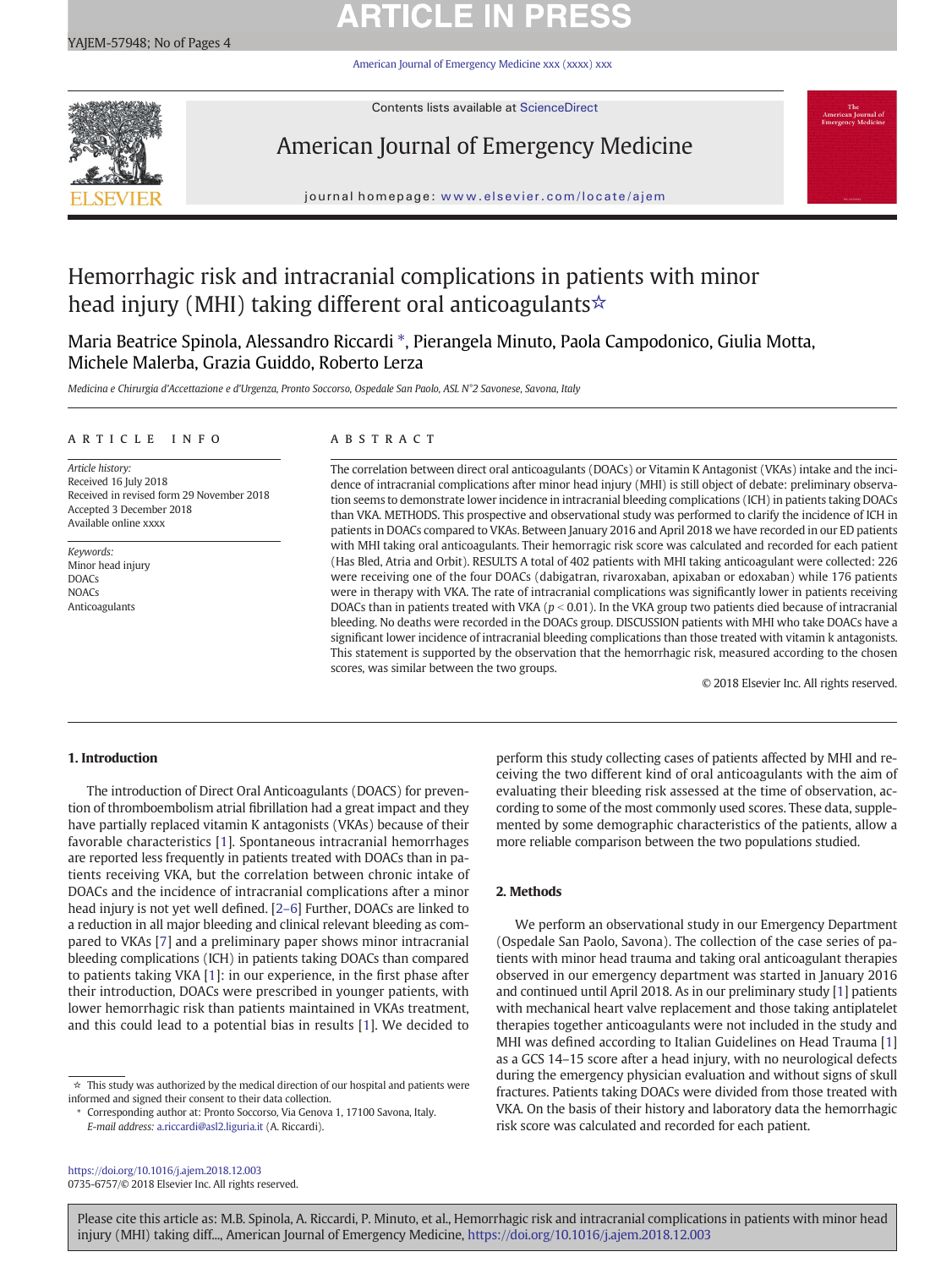2 M.B. Spinola et al. / American Journal of Emergency Medicine xxx (xxxx) xxx

HEMORRHAGIC RISK SCORE: We have decided to use 3 different hemorrhagic risk scores, chosen from the most used and cited in the literature. They are the Has Bled score and the Atria bleeding risk score which are usually considered in the evaluation of the bleeding risk of patients affected by atrial fibrillation receiving anticoagulant therapy [[7](#page-2-0),[8](#page-2-0)]. The third is the most recent Orbit bleeding score that according to some authors, has better ability to predict major bleeding in AF patient when compared with the previous two [[9](#page-2-0)]: we calculated retrospectively the ORBIT score for 35 patients, because they were recorded prior before we decided to evaluate this score. We also recorded the clinical and demographic characteristics of the two patient groups with particular regard to the reason for the use of the anticoagulant therapy, the number of intracranial complications highlighted by the CT scan and the outcome of patients up to a month after the trauma using telephone calls and a computer search of any additional hospital admissions. Further details of patient management are reported in our previous study [\[1\]](#page-2-0). This study was authorized by the medical direction of our hospital and patients were informed and signed their consent to their data collection.

### 2.1. Statistical analysis

The Chi-Square test  $(\chi^2)$  was used to analyze the categorical data.  $p$ values < 0.01 were considered statistically significant.

#### 3. Results

A total of 402 patients with MHI taking anticoagulant therapy were recorded from January 2016 to the end of April 2018. Two hundred and twenty-six patients were receiving one of the four DOACs (dabigatran, rivaroxaban, apixaban or edoxaban) while 176 patients were in therapy with VKA. Table 1 shows some demographic and clinical characteristics of the two groups of patients. Most of them were affected by atrial fibrillation. The finding of intracranial bleeding involved 18 patients in the VKA group (10.2%) and 6 patients receiving DOACs (2.6%). The rate of intracranial complications was significantly lower in patients receiving DOACs than in patients treated with VKA ( $p < 0.01$ ). 5 of the 18 patients had a value of INR  $> 3$  at the admission, while only 2 of the 6 of the DOAC group took the full dose of anticoagulant. Indeed, it is important to note that approximately 40% of patients in the second group took anticoagulants at the lowest effective doses (dabigatran 110 mg twice daily, apixaban 2.5 mg twice daily, rivaroxaban 15 mg daily and edoxaban 30 mg daily). In the VKA group two patients died because of intracranial bleeding. Their INR value was in the therapeutic range at the admission. Another patient was successfully submitted to neurosurgical intervention. The bleeding complications in the VKA group were treated with vitamin K and prothrombin complex according to conventional protocols while only 1 patient in therapy with dabigatran received the infusion of the antidote (idarucizumab).

Demographic and clinical characteristic of patients.

| Table 2                                      |  |
|----------------------------------------------|--|
| Bleeding risk of the two groups of patients. |  |

| Bleeding risk score                                           | VKA                                    | <b>DOACs</b>                           | P value                                                                                     |  |  |
|---------------------------------------------------------------|----------------------------------------|----------------------------------------|---------------------------------------------------------------------------------------------|--|--|
| Has Bled High $(≥3)$<br>Atria                                 | $176$ pts<br>49 (28%)                  | $226$ pts<br>60 (26.2%)                | P = 0.82 ( $\gamma^2$ 0.08)                                                                 |  |  |
| High (score $>4$ )<br>Medium $(4)$<br>Low $(4)$               | 45 (25.7%)<br>5(2.8%)<br>126 (71.4%)   | 55 (24.4%)<br>14 (6.2%)<br>157 (69.3%) | P = 0.82 ( $\gamma^2$ 0.05)<br>P = 0.16 ( $\gamma^2$ 2.46)<br>P = $0.66$ ( $\gamma^2$ 0.08) |  |  |
| Orbit<br>High (score $\geq$ 4)<br>Medium $(3)$<br>Low $(0-2)$ | 15 (8.6%)<br>45 (25.7%)<br>116 (65.7%) | 20 (8.8%)<br>54 (24%)<br>152 (67.1%)   | $P = 1$ ( $\chi^2$ 0.01)<br>$P = 0.73$ ( $\gamma^2$ 0.15)<br>P = 0.83 ( $\chi^2$ 0.00036)   |  |  |

The analysis of the hemorrhagic risk of the two groups of anticoagulated patients is shown in Table 2. We found no statistically significant differences in the measurement of hemorrhagic risk levels predicted by the scores used.

### 4. Discussion

Our data show that patients with MHI who take DOACs have a significant lower incidence of intracranial bleeding complications than those treated with vitamin K antagonists: the current study collects a series about twice in size than the previous one and confirms our preliminary results. As the number of cases increases, this difference seems more and more marked. On the contrary, the age differences between the two groups are less evident than in previous report. This reflects the fact that the prescription of DOACs is increasing and these drugs are progressively replacing vitamin K antagonists in many cases. In fact, we are recording more patients with MHI in therapy with DOACs than in previous years and in our case series their number has exceeded patients in therapy with warfarin or other vitamin K antagonists. Certainly many patients taking vit K antagonists have now been switched to DOAC therapy, and this explains in part the smaller age difference between the two groups. This supports the superior safety of DOACs and a response to a limit of our previous study.

Also the hemorrhagic risk, measured according to the chosen scores, was similar between the two groups. Despite the fact that there are different opinions in the literature on the reliability of these scores, especially when DOACs are used [\[10\]](#page-2-0), we decided to measure at least three of them to increase the level of certainty of our observation. One limitation of this study is contained in the scores themselves, mainly because the risk stratification schemes have developed in patients taking VKAs and one can only hypothesize they could be applied to DOACs. Moreover, ORBIT and HASBLED provide scores for the concomitant presence of antiplatelet therapy, but we have excluded those patients from the study. We probably excluded a small number of patients with a higher risk of bleeding, however this did not determine differences between the two groups. Another point concerns the HASBLED score, which foresees the liability of the INR value among the bleeding risk factors. This

|                                  | <b>VKA</b>            | <b>DOACs</b>        | P values                       |
|----------------------------------|-----------------------|---------------------|--------------------------------|
| Number of patients               | 176                   | 226                 |                                |
| Males                            | 80 (mean age 81.7)    | 111 (mean age 80.3) |                                |
|                                  | Range 53-95           | Range 56-91         |                                |
| Females                          | 95 (mean age 84.4)    | 114 (mean age 82.7) |                                |
|                                  | Range 64-97           | Range 65-96         |                                |
| Atrial fibrillation              | 167                   | 216                 |                                |
| Thromboembolism                  | 9                     | 10                  |                                |
| Intracranial complications (ICH) | 18 (8 Male 10 Female) | 6 (5Male 1 Female)  | $P < 0.01$ ( $\gamma^2$ 10.10) |
| Neurosurgery                     |                       |                     | $P = 0.44$ ( $\gamma^2$ 1.28)  |
| Death                            |                       |                     | $P = 0.19$ ( $\chi^2$ 1.28)    |
| Admission after 1 month for ICH  | $\Omega$              | $\Omega$            |                                |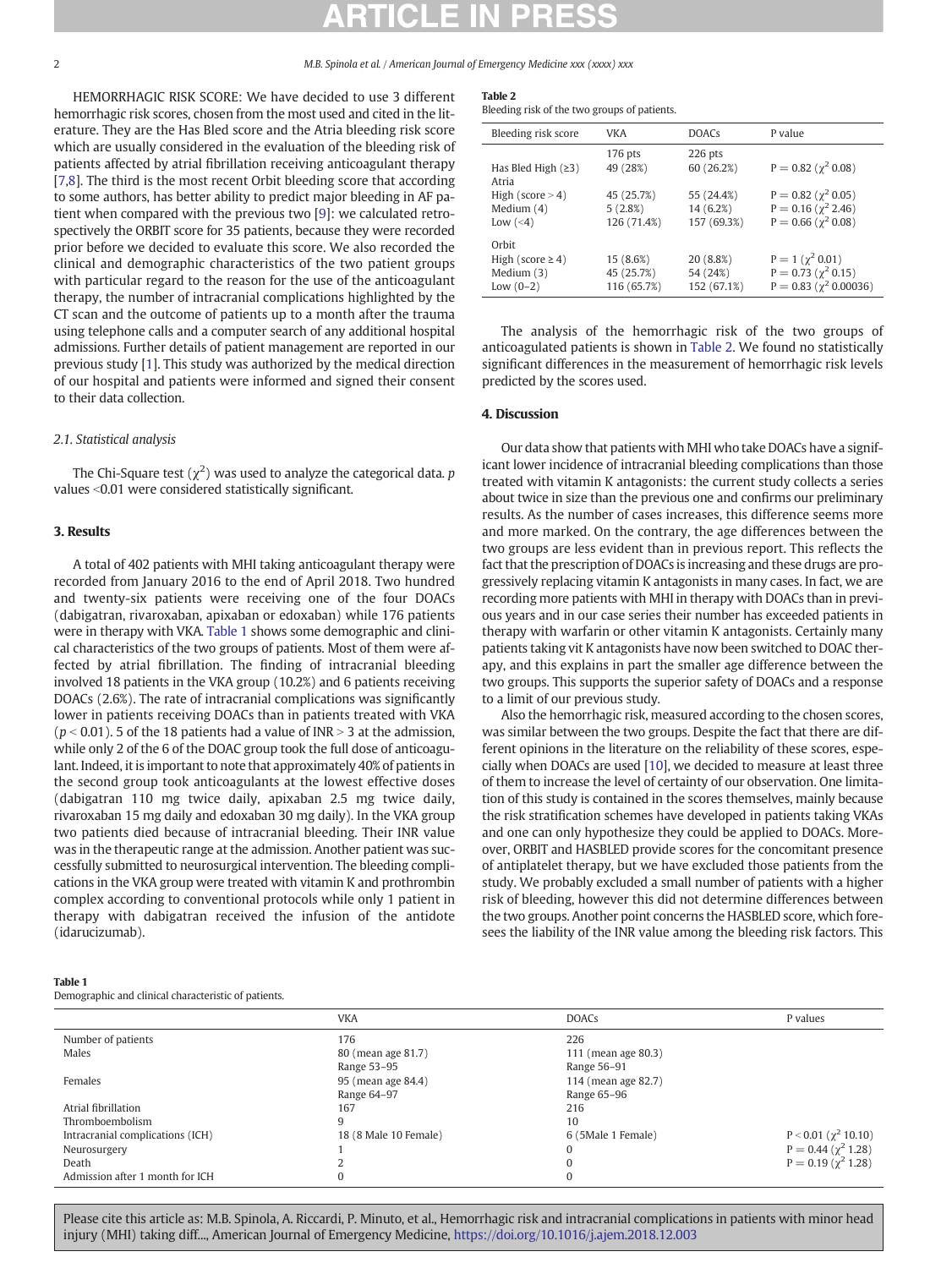M.B. Spinola et al. / American Journal of Emergency Medicine xxx (xxxx) xxx 3

<span id="page-2-0"></span>aspect of the score is applicable only to patients treated with vit K antagonists and this may explain the slight difference between the two groups recorded by measuring the HAS Bled. Despite these limitations we believe that the fact of not having detected significant differences in bleeding risk between the two groups represents strong data to support the greater safety profile of DOACs.

In the group of patients taking DOACs there is a high percentage taking the drug at a reduced dose due to impaired kidney function and very old age. They were about the 40% of the total number. In these patients the prevention of thromboembolic events is not affected by the reduced dose [11-16] but probably it contributes to a lower incidence of intracranial bleeding although four cases of the six with intracranial complications were taking dabigatran, rivaroxaban or apixaban at reduced dose. The observation of greater safety of DOACs in relation to the incidence of both spontaneous [17,18] and post-traumatic brain hemorrhagic complications is very important because cerebral hemorrhage must be considered a major bleeding [19,20] even in nonanticoagulated patients. The intracranial hemorrhage in anticoagulated patients has usually a more devastating impact than other events, up to 50% mortality rate (i.e., the overall mortality rate for extracranial hemorrhages is 5.1%) [10]. Thus, the lower incidence of intracranial complications in the DOACs group can improve patients' safety and reduce mortality correlated to anticoagulation therapy.

The risk of severe disability or death due to hemorrhagic complications of anticoagulants is always possible especially when these drugs are prescribed to such elderly populations as in our case series. In the elderly population with atrial fibrillation, the benefits of oral anticoagulants of vitamin K antagonists (VKA), in terms of protection from thromboembolic events, are definitely superior to the bleeding risk associated with the same therapy. However VKA therapy is largely underutilized in elderly patients due to the increased perception of bleeding risk. In particular, the reported percentages of non-use of anticoagulant therapy in elderly patients with atrial fibrillation are high, ranging from 25% to 65% [21]. The most frequent reasons for this under-utilization include the risk of falling, a poor prognosis, a history of bleeding, refusal of the patient or family members, the presence of frailty, multiple pathologies or dementia, poor compliance with therapy or difficulty in managing INR. The most relevant aspect of our study is perhaps the observation that the group of patients with MHI treated with DOACs had an incidence of intracranial complications comparable to that found in a similar not-anticoagulated and at low-risk patient population analyzed in an our previous report [[22\]](#page-3-0).

The prognosis of post traumatic intracranial hemorrhages is still controversials [\[23,24\]](#page-3-0). Our paper observes a reduction on number of post traumatic intracranial hemorrhages but their number is too little to give a definitive information about outcome.

Therefore our results can be of support in the therapeutic choices of the physicians who treat these frail patients allowing a greater percentage of patients to be treated with anticoagulant therapy.

#### Declaration of interest

All authors disclose any financial and personal relationships with other people or organizations that could inappropriately influence their work.

#### Submission declaration

All authors declare that our paper is not published or under consideration for publishing elsewhere.

#### Journal policies

All authors reviewed in details the journal policies.

#### References

- [1] Riccardi A, Spinola B, Minuto P, Ghinatti M, Guiddo G, Malerba M, et al. Intracranial complications after minor head injury (MHI) in patients taking vitamin K antagonists (VKA) or direct oral anticoagulants (DOACs). Am J Emerg Med 2017;35(9): 1317–9. [https://doi.org/10.1016/j.ajem.2017.03.072.](https://doi.org/10.1016/j.ajem.2017.03.072)
- [2] [Connoly SJ, Ezekowitz MD, Yusuf S, Eikelboom J, Oldgren J, Parekh A, et al.](http://refhub.elsevier.com/S0735-6757(18)30965-3/rf0010) [Dabigratan versus warfarin in patients with atrial](http://refhub.elsevier.com/S0735-6757(18)30965-3/rf0010) fibrillation. N Engl J Med 2009; [361:1139](http://refhub.elsevier.com/S0735-6757(18)30965-3/rf0010)–51.
- [3] [Patel MR, Mahaffey KW, Garg J, Pan G, Singer DE, Hacke W, et al. Rivaroxaban versus](http://refhub.elsevier.com/S0735-6757(18)30965-3/rf0015) warfarin in non valvular atrial fi[brillation. N Engl J Med 2011;365:883](http://refhub.elsevier.com/S0735-6757(18)30965-3/rf0015)–91.
- [4] [Granger CB, Alexander JH, McMurray JJ, Lopes RD, Hylek EM, Hanna M, et al.](http://refhub.elsevier.com/S0735-6757(18)30965-3/rf0020) [Apixaban versus warfarin in patients with atrial](http://refhub.elsevier.com/S0735-6757(18)30965-3/rf0020) fibrillation. N Engl J Med 2011; [365:981](http://refhub.elsevier.com/S0735-6757(18)30965-3/rf0020)–92.
- [5] [Giugliano RP, Ruff CT, Braunwald E, Murphy SA, Wiviott SD, Halperin JL, et al.](http://refhub.elsevier.com/S0735-6757(18)30965-3/rf0025) [Edoxaban versus warfarin in patients with atrial](http://refhub.elsevier.com/S0735-6757(18)30965-3/rf0025) fibrillation. N Engl J Med 2013; [369:2093](http://refhub.elsevier.com/S0735-6757(18)30965-3/rf0025)–104.
- [6] Sterne JA, Bodalia PN, Bryden PA, Davies PA, López-López JA, Okoli GN, et al. Oral anticoagulants for primary prevention, treatment and secondary prevention of venous thromboembolic disease, and for prevention of stroke in atrial fibrillation: systematic review, network meta-analysis and cost-effectiveness analysis. Health Technol Assess 2017;21(9):1–386. <https://doi.org/10.3310/hta21090>.
- [7] Lip GY, Frison L, Halperin JL, Lane DA. Comparative validation of a novel risk score for predicting bleeding risk in anticoagulated patients with atrial fibrillation: the HAS-BLED (hypertension, abnormal renal/liver function, stroke, bleeding history or predisposition, labile INR, elderly, drugs/alcohol concomitantly) score. J Am Coll Cardiol 2011;57(2):173–80. <https://doi.org/10.1016/j.jacc.2010.09.024>.
- [8] Fang MC, Go AS, Chang Y, Borowsky LH, Pomernacki NK, Udaltsova N. Singer DE. A new risk scheme to predict warfarin-associated hemorrhage: the ATRIA (Anticoagulation and Risk Factors in Atrial Fibrillation) study. J Am Coll Cardiol 2011;58(4):395–401. [https://doi.org/10.1016/j.jacc.2011.03.031.](https://doi.org/10.1016/j.jacc.2011.03.031)
- [9] O'Brien EC, Simon DN, Thomas LE, Hylek EM, Gersh BJ, Ansell JE, et al. The ORBIT bleeding score: a simple bedside score to assess bleeding risk in atrial fibrillation. Eur Heart J 2015;36(46):3258–64. <https://doi.org/10.1093/eurheartj/ehv476> [Epub 2015 Sep 29].
- [10] Shoeb M, Fang MC. Assessing bleeding risk in patients taking anticoagulants. J Thromb Thrombolysis 2013;35(3):312–9. [https://doi.org/10.1007/s11239-013-](https://doi.org/10.1007/s11239-013-0899-7) [0899-7](https://doi.org/10.1007/s11239-013-0899-7).
- [11] Avezum A, Lopes RD, Schulte PJ, Lanas F, Gersh BJ, Hanna M, et al. Apixaban in comparison with warfarin in patients with atrial fibrillation and Valvular heart disease: findings from the Apixaban for reduction in stroke and other thromboembolic events in atrial fibrillation (ARISTOTLE) trial. Circulation 2015 Aug 25;132(8): 624–32. [https://doi.org/10.1161/CIRCULATIONAHA.114.014807.](https://doi.org/10.1161/CIRCULATIONAHA.114.014807)
- [12] [Ruff CT, Giugliano RP, Antman EM, et al. Evaluation of the novel factor Xa inhibitor](http://refhub.elsevier.com/S0735-6757(18)30965-3/rf0060) [edoxaban compared with warfarin in patients with atrial](http://refhub.elsevier.com/S0735-6757(18)30965-3/rf0060) fibrillation: design and ra[tionale for the effective aNticoaGulation with factor xA next GEneration in atrial](http://refhub.elsevier.com/S0735-6757(18)30965-3/rf0060) fi[brillation-thrombolysis in myocardial infarction study 48 \(ENGAGE AF-TIMI 48\).](http://refhub.elsevier.com/S0735-6757(18)30965-3/rf0060) [Am Heart J 2010;160:635](http://refhub.elsevier.com/S0735-6757(18)30965-3/rf0060)–41.
- [13] Ezekowitz MD, Nagarakanti R, Noack H, Brueckmann M, Litherland C, Jacobs M, et al. Comparison of dabigatran and warfarin in patients with atrial fibrillation and Valvular heart disease: the RE-LY trial (randomized evaluation of long-term anticoagulant therapy). Circulation 2016;134(8):589–98. [https://doi.org/10.1161/CIRCULATIONAHA.](https://doi.org/10.1161/CIRCULATIONAHA.115.020950) [115.020950](https://doi.org/10.1161/CIRCULATIONAHA.115.020950).
- [14] Bansilal S, Bloomgarden Z, Halperin JL, Hellkamp AS, Lokhnygina Y, Patel MR, et al. Steering Committee and Investigators. Efficacy and safety of rivaroxaban in patients with diabetes and nonvalvular atrial fibrillation: the rivaroxaban once-daily, oral, direct factor Xa inhibition compared with vitamin K antagonism for prevention of stroke and embolism trial in atrial fibrillation (ROCKET AF trial). Am Heart J 2015; 170(4):675–682.e8. <https://doi.org/10.1016/j.ahj.2015.07.006>.
- [15] Li XS, Deitelzweig S, Keshishian A, Hamilton M, Horblyuk R, Gupta K, et al. Effectiveness and safety of apixaban versus warfarin in non-valvular atrial fibrillation patients in "real-world" clinical practice. A propensity-matched analysis of 76,940 patients. Thromb Haemost 2017;117(6):1072–82. [https://doi.org/10.1160/TH17-](https://doi.org/10.1160/TH17-01-0068) [01-0068.](https://doi.org/10.1160/TH17-01-0068)
- [16] Umei M, Kishi M, Sato T, Shindo A, Toyoda M, Yokoyama M, et al. Indications for suboptimal low-dose direct oral anticoagulants for non-valvular atrial fibrillation patients. J Arrhythm 2017;33(5):475–82. [https://doi.org/10.1016/j.joa.2017.05.008.](https://doi.org/10.1016/j.joa.2017.05.008)
- [17] Inohara T, Xian Y, Liang L, Matsouaka RA, Saver JL, Smith EE, et al. Association of Intracerebral Hemorrhage among Patients Taking non-Vitamin K Antagonist vs vitamin K antagonist Oral anticoagulants with in-hospital mortality. JAMA 2018;319 (5):463–73. <https://doi.org/10.1001/jama.2017.21917>.
- [18] Almutairi AR, Zhou L, Gellad WF, Lee JK, Slack MK, Martin JR, et al. Effectiveness and safety of non-vitamin K antagonist Oral anticoagulants for atrial fibrillation and venous thromboembolism: a systematic review and meta-analyses. Clin Ther 2017;39 (7):1456–1478.e36. <https://doi.org/10.1016/j.clinthera.2017.05.358>.
- [19] [Schulman S, Kearon C. Subcommittee on control of anticoagulation of the Scienti](http://refhub.elsevier.com/S0735-6757(18)30965-3/rf0095)fic [and Standardization Committee of the International Society on Thrombosis](http://refhub.elsevier.com/S0735-6757(18)30965-3/rf0095) and Haemostasis. Defi[nition of major bleeding in clinical investigations of](http://refhub.elsevier.com/S0735-6757(18)30965-3/rf0095) [antihemostatic medicinal products in non-surgical patients. J Thromb Haemost](http://refhub.elsevier.com/S0735-6757(18)30965-3/rf0095) [2005;3\(4\):692](http://refhub.elsevier.com/S0735-6757(18)30965-3/rf0095)–4.
- [20] Schulman S, Beyth RJ, Kearon C, Levine MN. Hemorrhagic complications of anticoagulant and thrombolytic treatment: American College of Chest Physicians Evidence-Based Clinical Practice Guidelines (8th edition). Chest 2008;133(6 Suppl): 257S–98S. <https://doi.org/10.1378/chest.08-0674>.
- [21] Xian Y, O'Brien EC, Liang L, Xu H, Schwamm LH, Fonarow GC, et al. Association of preceding antithrombotic treatment with acute ischemic stroke severity and in-